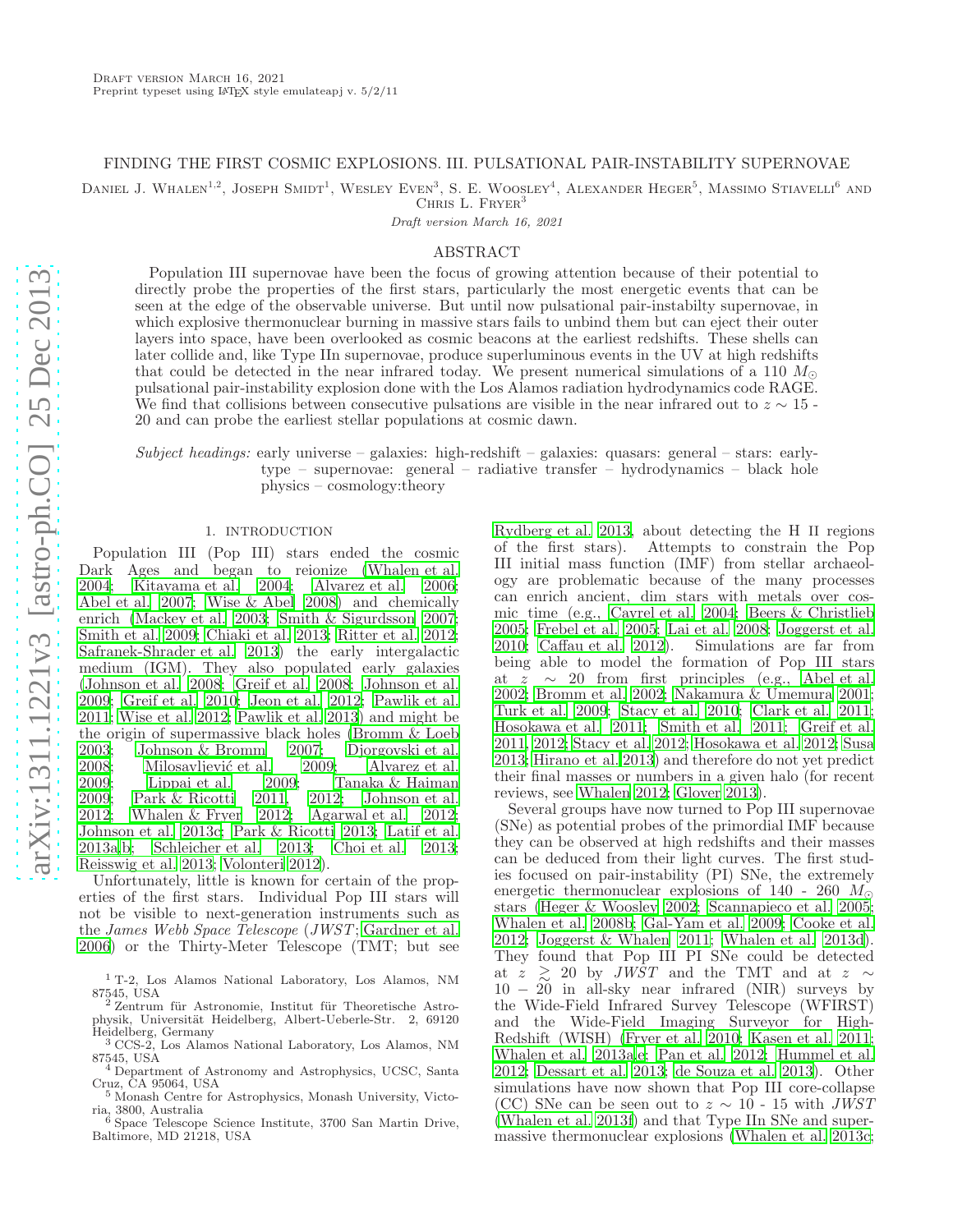[Johnson et al. 2013b;](#page-7-47) [Whalen et al. 2013h](#page-8-19)[,g](#page-8-20)) are visible at  $z \sim 10$  - 20.

Until now, pulsational pair-instability (PPI) SNe, in which the PI fails to unbind the star and instead heaves off its outer layers in a series of violent ejections, have been overlooked as cosmic beacons at high redshifts. These episodes vary in energy and mass but the first ejection is usually the most massive one, with later pulsations ejecting less massive shells at higher velocities. The later shells can overtake the first, producing collisions that are very luminous in the UV. Three PPI SN candidates have been found at low redshifts, SN 1000-1216 at  $z = 3.9$  [\(Cooke et al. 2012\)](#page-6-13), SN2009ip [\(Margutti et al.](#page-7-48) [2013;](#page-7-48) [Smith et al. 2013\)](#page-8-21), and perhaps SN 2006 $\alpha$  at  $z =$ 0.376 [\(Leloudas et al. 2012\)](#page-7-49). This mechanism has also been invoked to explain superluminous SNe such as SN 2006gy [\(Smith & McCray 2007;](#page-8-22) [Woosley et al. 2007](#page-8-23)). At early epochs, the large UV fluxes of PPI SNe would be redshifted into the NIR today and could rival those of PI SNe. Indeed, other types of shell-collision explosions are now known to be visible at  $z \sim 10$  - 20 [\(Tominaga et al. 2011;](#page-8-24) [Moriya et al. 2013;](#page-7-50) [Tanaka et al.](#page-8-25) [2012;](#page-8-25) [Whalen et al. 2013b;](#page-8-26) [Tanaka et al. 2013\)](#page-8-27). PPI SNe may be more numerous than PI SNe in the early universe, depending on the primordial IMF.

We have now modeled Pop III PPI SNe and their spectra and light curves with the Los Alamos RAGE and SPECTRUM codes. In Section 2 we review the PPI SN mechanism and discuss our numerical methods and explosion models in Section 3. Pair pulsations and their collisions are examined in Section 4. In Section 5, we calculate NIR light curves for the collision in the observer frame, and we conclude in Section 6.

## 2. PPI SN EXPLOSION MECHANISM

It is generally known that Pop III stars from 140 - 260  $M_{\odot}$  die as PI SNe, but they can actually encounter the PI at  $\sim 100 M_{\odot}$  (and at masses as low as 85  $M_{\odot}$  if they are rotating; [Chatzopoulos & Wheeler 2012\)](#page-6-14). At these lower masses, runaway O and Si burning triggered by the PI may not unbind the star. Its outer layers, which are weakly bound if it dies as a red supergiant, are ejected instead. We now examine this process in greater detail by considering the PPI SN from [Woosley et al. \(2007](#page-8-23)) as an example. The progenitor was a 110  $M_{\odot}$  solar-metallicity star whose evolution was modeled in the Kepler stellar evolution code [\(Weaver et al. 1978](#page-8-28); [Woosley et al. 2002\)](#page-8-29). Mass loss was heavily suppressed over its lifetime to approximate the evolution of a Pop III star. At the onset of the PI the mass of the star is 74.6  $M_{\odot}$ , with a 49.9  $M_{\odot}$  He core. It dies as a red supergiant, with a radius of  $1.1 \times 10^{14}$  cm and a luminosity of  $9.2 \times 10^{39}$  erg s<sup>-1</sup>.

Loss of thermal pressure support in the core due to the conversion of photons into  $e^+ - e^-$  pairs causes it to contract, radiate neutrinos and light, and grow in temperature from  $\sim 10^9$  K to 3.04 × 10<sup>9</sup> K, well above the usual  $2.0 \times 10^9$  K at which O burns stably in massive stars. Explosive nuclear burning ensues, consuming 1.49  $M_{\odot}$  of O and 1.55  $M_{\odot}$  of C and releasing  $1.4 \times 10^{51}$  erg. Most of this energy goes into expanding the star but ∼ 10% is channeled into the expulsion of the weakly bound outer layers of the core and surrounding envelope (24.5  $M_{\odot}$ , mostly He and some H). This first shell is ejected at velocities of 100 - 1000 km s<sup>-1</sup>. As shown in Fig. 2 of

[Woosley et al. \(2007\)](#page-8-23), the ejection of the envelope looks like a weak SN, with a brief breakout luminosity of  $10^{42.7}$ erg s<sup>-1</sup> followed by a  $10^{41.9}$  erg s<sup>-1</sup> plateau that is powered primarily by He recombination.

What remains after the initial outburst is a 50.7  $M_{\odot}$ star that is slightly more massive than the original He core. It again contracts, emits neutrinos and becomes hotter. After another 6.8 years the core again encounters the pair instability and ejects another shell into space. This shell is less massive, 5.1  $M_{\odot}$ , but more energetic,  $6.0 \times 10^{50}$  erg. It is soon followed by an even less massive but slightly faster shell that quickly overtakes it and collides with it, as shown in the left and right panels of Fig. [1.](#page-2-0) This initial collision is luminous but buried in an optically thick medium and would not be observed. Nine years later the core contracts a final time, entering a stable Si burning phase that produces an Fe core that later collapses. If the core is rapidly rotating it could create a gamma-ray burst, either by forming a rapidly-spinning neutron star (millesecond magnetars; e.g., [Metzger et al.](#page-7-51) [2011\)](#page-7-51) or a black hole accretion disk system (collapsars; e.g., [MacFadyen & Woosley 1999\)](#page-7-52). In this study we consider only the collision of the second two shells with the first and examine the NIR, radio and x-ray signatures of Pop III GRBs elsewhere [\(Whalen et al. 2008a](#page-8-30); [Mesler et al. 2012,](#page-7-53) [2013\)](#page-7-54).

## 3. NUMERICAL MODELS

Light curves and spectra for PPI SNe are calculated in three stages. First, we map the Kepler blast profiles from [Woosley et al. \(2007\)](#page-8-23) shown in the right panel of Fig. 1 into the RAGE code and evolve them out to 9 yr. We then post process our RAGE profiles with the SPECTRUM code to construct light curves and spectra. Finally, these spectra are convolved with filter response functions, cosmological redshifting and absorption by the neutral IGM at high z to obtain NIR light curves in the observer frame.

## 3.1. RAGE

We model the collision between the pair pulsations with the Los Alamos code RAGE (Radiation Adaptive Grid Eulerian; [Gittings et al. 2008](#page-7-55); [Frey et al. 2013](#page-7-56)). RAGE is an adaptive mesh refinement (AMR) radiation hydrodynamics code with a second-order conservative Godunov hydro scheme and grey or multigroup flux-limited diffusion for modeling transport in one, two, or three dimensions (1D, 2D, or 3D). RAGE uses atomic opacities compiled from the Los Alamos OPLIB database<sup>[7](#page-1-0)</sup>[\(Magee et al. 1995](#page-7-57)) and can evolve multimaterial flows with several types of equation of state. Our RAGE models include multispecies advection and 2-temperature (2T) radiation transport in which the matter and radiation temperatures, while coupled, are evolved separately. We also include the self-gravity of the ejected shells and the gravity due to the remnant star, which is treated as a point mass at the center of the coordinate mesh. We evolve mass fractions for 15 elements: H, He, C, N, O, Ne, Mg, Si, S, Ar, Ca, Ti, Cr, Fe and Ni.

#### 3.1.1. Model Setup

<span id="page-1-0"></span><sup>7</sup> http://aphysics2/www.t4.lanl.gov/cgi-bin/opacity/tops.pl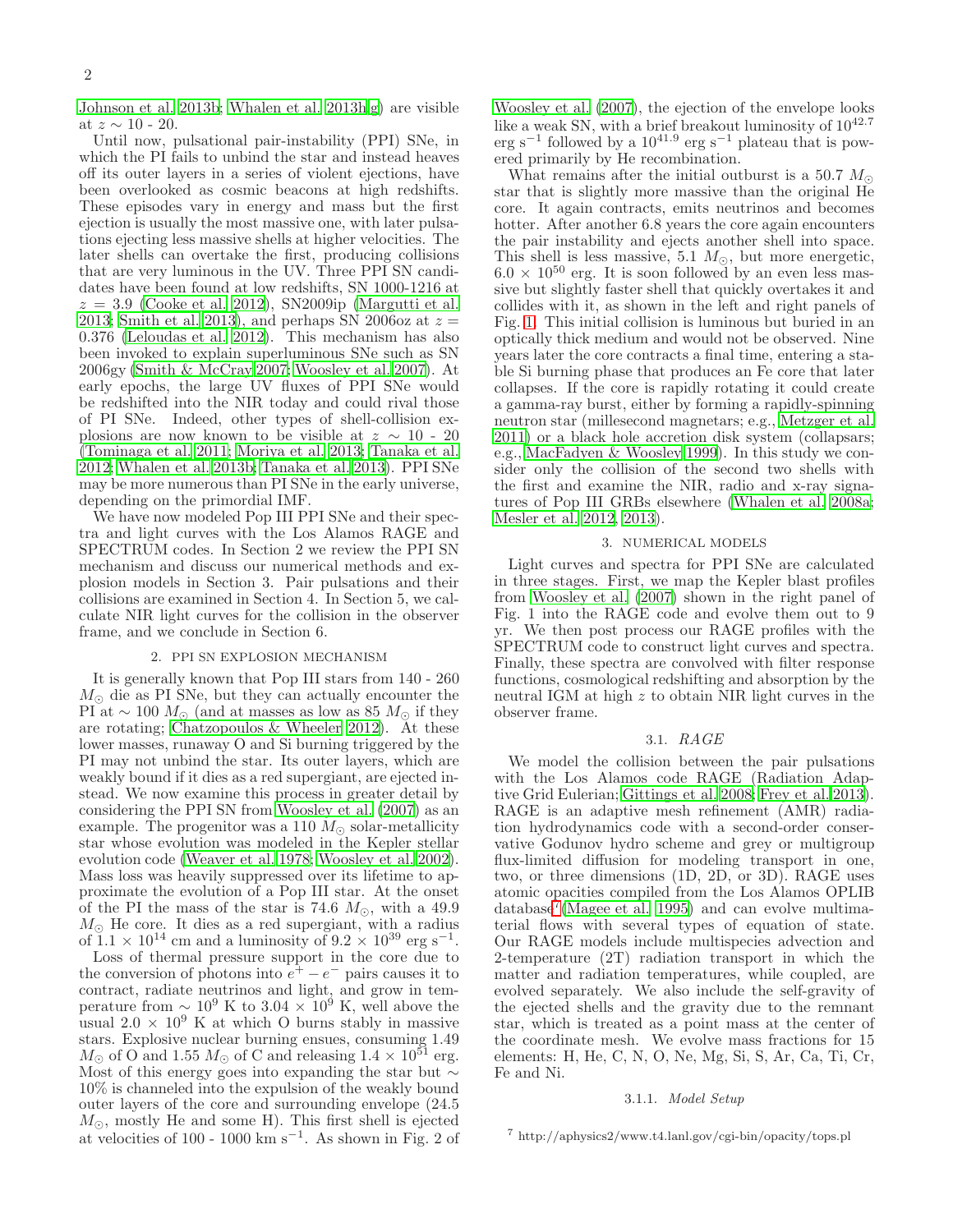

<span id="page-2-0"></span>FIG. 1.— Evolution of the PPI. Left: density (dotted) and velocity (dashed) profiles for the star and its three pulsations just after the third ejection. The solid line is the velocity profile when the second and third pulses begin to overtake the first, about 120 d after the third pulse. Right: enlarged view of the collision of the second and third pulsations with the first. Solid line: velocities; dashed line: mass interior to the given radius; dotted: the boundary between the second two pulses and the first. This is the velocity profile that is initialized in RAGE.

Our 1D spherical coordinate root grid has 100,000 uniform zones with an initial resolution of  $1 \times 10^{11}$  cm and inner and outer boundaries at  $2.0 \times 10^{12}$  and  $1.0 \times 10^{16}$ cm, respectively. The inner boundary is chosen to excise the remnant star from the grid, whose high central densities and temperatures would restrict the solution to unnecessarily small Courant time steps. However, the gravity of this remnant, whose mass is 45.5  $M_{\odot}$  at the time the simulation is launched, is included in our model as a point mass at the inner boundary. Up to 4 levels of refinement are applied in the initial interpolation of the profiles onto the setup grid and then during the simulation. The grid is refined on the ratio of the second derivative to the first derivative in density, pressure and velocity according to the prescription of Löhner (1987).

The region from the outer surface of the first pulsation to the outer boundary of the grid is assumed to be a diffuse  $(n = 0.1 \text{ cm}^{-1})$  H II region with a temperature of 0.01 eV and mass fractions of 76% H and 24% He. This is consistent with the general belief that Pop III stars ionize their halos (e.g., [Whalen et al. 2004\)](#page-8-0). We set reflecting and outflow boundary conditions on the fluid and radiation flows at the inner and outer boundaries of the mesh, respectively. To speed up the simulation and accommodate the expansion of the shells we resize the grid by a factor of  $2.5$  every  $10^6$  time steps. The initial time step on which the new series evolves scales approximately as the ratio of the new and old zone sizes. We again allow up to 4 levels of refinement when mapping the flow to a new grid and throughout the run thereafter.

To calculate a spectrum from a RAGE profile we map its densities, temperatures, mass fractions and velocities onto a 2D grid in r and  $\mu = \cos \theta$  in the SPECTRUM code. SPECTRUM performs a direct sum of the luminosity of every fluid element in the discretized profile to compute the total flux escaping the ejecta along the line of sight at every wavelength. SPECTRUM, which is described in detail in [Frey et al. \(2013\)](#page-7-56), includes Doppler shifts and time dilation due to the relativistic expansion of the ejecta. It also calculates intensities of emission lines and the attenuation of flux along the line of sight, capturing both limb darkening and absorption lines imprinted on the flux by intervening material in the ejecta and wind.

Gas densities, velocities, mass fractions and radiation temperatures are first extracted from every level of the AMR hierarchy in RAGE and sequentially ordered by radius into separate files, with one variable per file. Because of limitations on machine memory and time only a subset of these points are mapped onto the SPECTRUM grid. We then determine the position of the shock formed as the second two shells plow up the first, which is taken to be where the gas velocity rises above  $2.3 \times 10^8$  cm s<sup>-1</sup>. This velocity is chosen so that the inward sweep will not be halted by the first shell, whose peak velocity is 2.1  $\times$  10<sup>8</sup> cm s<sup>-1</sup>. Next, we find the radius of the  $\tau = 40$ surface by integrating the optical depth due to Thomson scattering in from the outer boundary, taking  $\kappa_{Th}$  to be 0.288 for the material from the outer boundary up to the shock between the shells (see Section 2.4 of [Whalen et al.](#page-8-17) [2013f\)](#page-8-17). This is the greatest depth from which radiation can escape from the collision between the pulsations.

The extracted fluid variables are then interpolated onto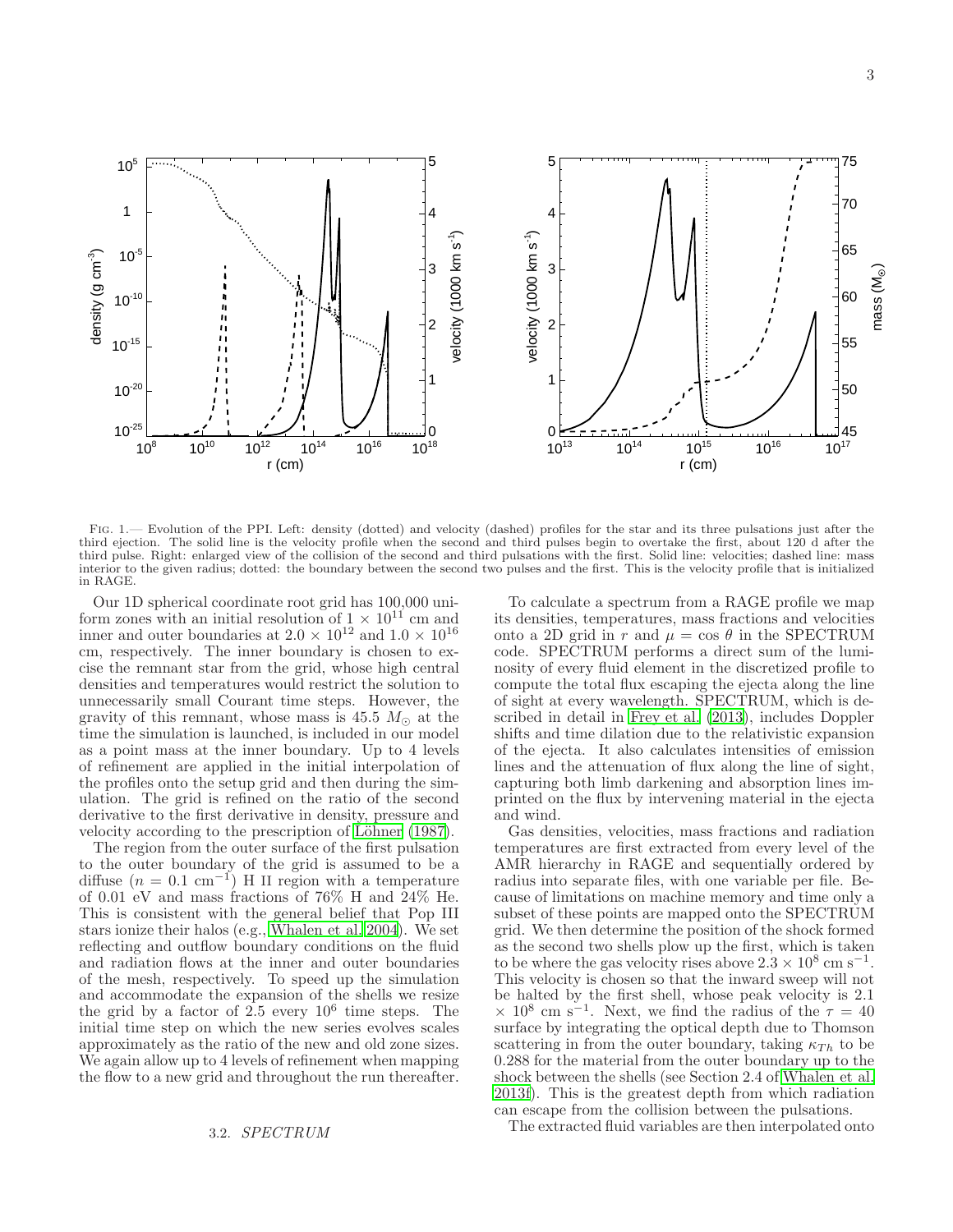

<span id="page-3-0"></span>Fig. 2.— The collision between the second two pair pulsations and the first. Top: densities; center: velocities; bottom: temperatures. In the top panel, from left to right the times are 69 days, 1.6 yr, and 5.4 yr. In the bottom two panels, from left to right the times are 69 days, 5.1 months, and 5.4 yr.

the SPECTRUM grid as follows. The inner mesh boundary is the same as for the RAGE grid and the outer boundary is  $10^{18}$  cm. Eight hundred uniform zones in log r are assigned from the center of the grid to the  $\tau =$ 40 surface, and the region from the  $\tau = 40$  surface to the shock is partitioned into  $6200$  uniform zones in r. The region between the shock and the outer edge of the grid is divided into 500 uniform zones in  $\log r$  for a total of 7500 radial bins. The variables within each of these new radial bins are mass averaged so that the SPECTRUM grid captures very sharp features from the RAGE profile. The mesh is uniformly divided into 160 bins in  $\mu$  from -1 to 1. Our grid fully resolves regions of the collision from which photons can escape the flow and only lightly samples those from which they cannot.

#### 4. COLLISION PROFILES

Density, velocity and temperature profiles for the collision between the second two pair pulsations and the first are shown in Fig. [2.](#page-3-0) It is clear from the density profiles in Figs. [1](#page-2-0) and [2](#page-3-0) that the first shell is trailed by a relatively dense wind-like shroud that roughly has an  $r^{-2}$  profile but is basically stationary. As the second ejection plows through this envelope it rapidly decelerates and begins to shock the trailing edge of the first shell. The shocked gas piles up in a thin, hot dense layer at the leading edge of the second ejection. It is visible as the density spike at  $\sim 10^{15}$  cm at 69 days, at  $1.8 \times 10^{16}$  cm at 1.6 yr, and at  $4.0 \times 10^{16}$  cm at  $5.4$  yr. This thin layer is the origin of all the luminosity from the collision, which we show in the left panel of Fig. [3.](#page-4-0)

Unlike Type IIn SNe, in which the collision between the ejecta and a shell are more abrupt, collisions between consecutive pair pulsations are more gradual because the first ejection has no distinct inner surface. Instead, the second ejection radiates more strongly as it becomes more mass loaded as it sweeps up the first shell. This is why the luminosity ramps up over a period of  $\sim$  10 days before reaching a maximum of  $\sim$  7.0  $\times$  10<sup>43</sup> erg s<sup>−</sup><sup>1</sup> . The collision radiates strongly for ∼ 3 yr as the relative kinetic energy of the shells is converted into heat and then light. Approximately 90% of the kinetic energy is radiated away as the second shell advances from  $10^{15}$ cm to 2 × 10<sup>16</sup> cm. The rebrightening that is visible at  $\sim$ 600 days is due to an abrupt pileup of gas in the shocked layer that is visible as the density spike at  $1.8 \times 10^{16}$  cm at 1.6 yr. This bump in luminosity peaks at  $\sim 10^{43}$  erg s<sup>-1</sup> and lasts about 500 days.

The ripples in the bolometric luminosity, which are also manifest in the NIR light curves, are due to the classic radiative instability described by [Chevalier & Imamura](#page-6-15) [\(1982\)](#page-6-15) and [Imamura et al. \(1984\)](#page-7-59). As the second two pulses plow up the first, a reverse shock forms, detaches from the forward shock, and backsteps into the flow in the frame of the forward shock. But if the postshock gas can radiatively cool, as this gas does, the reverse shock loses pressure support and recedes back toward the forward shock. As the forward shock plows up more material the cycle repeats. The fluctuations in overall luminosity are due to this cycle, and since the bolometric luminosity varies by up to 50% we infer that flux from the reverse shock is at times similar to that of the forward shock. The STELLA light curves from [Woosley et al.](#page-8-23) [\(2007\)](#page-8-23) also exhibit this radiative instability. In a multi-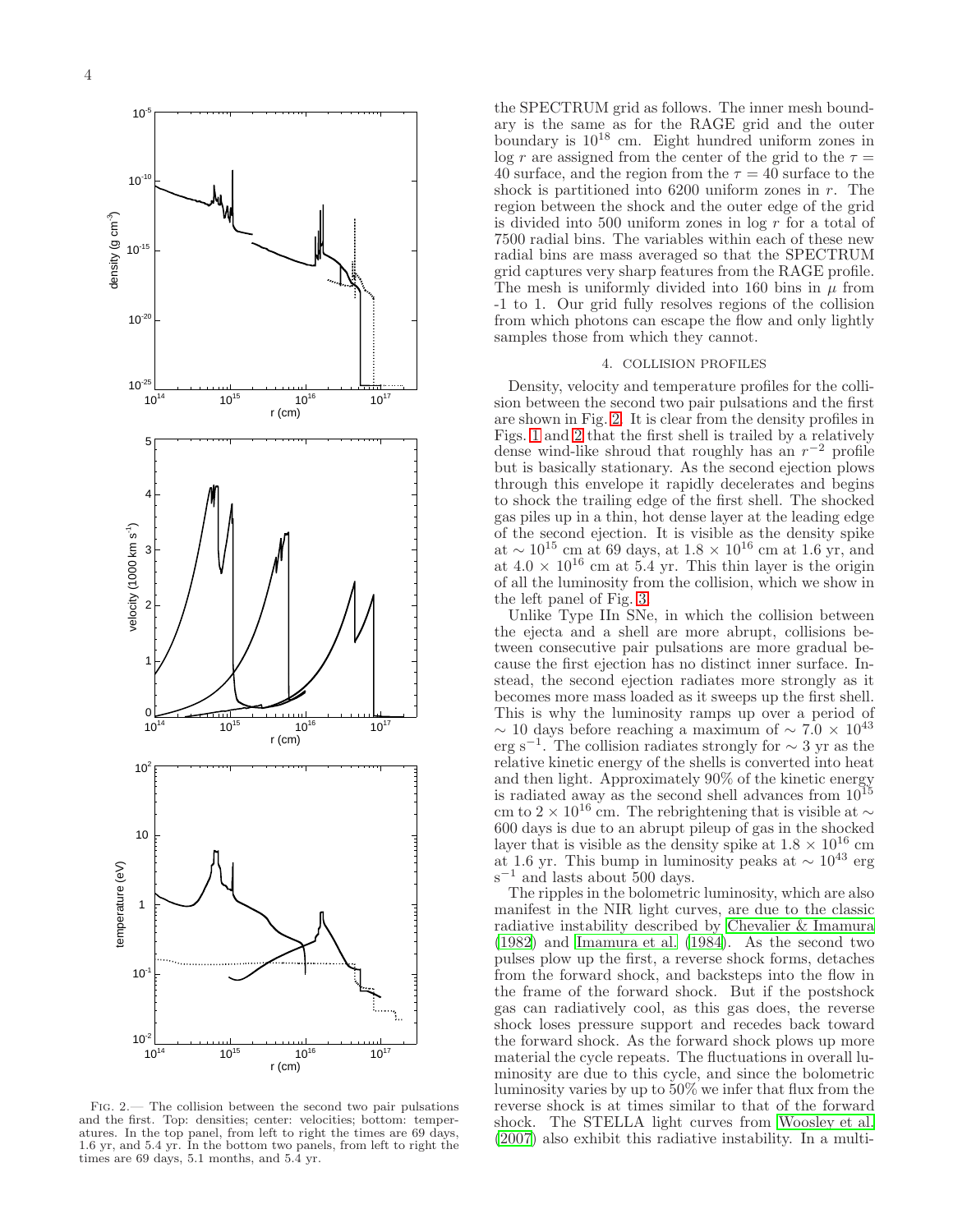

<span id="page-4-0"></span>Fig. 3.— Left panel: bolometric luminosities for the pair pulsation collision. Right panel: spectra for the collision at 69 days (blue), 1.6 yr (red), and 5.4 yr (green).

dimensional simulation, the narrow region between the colliding shells in which the radiative instability occurs would likely be broken up by Rayleigh-Taylor (RT) instabilities, and this might reduce or remove altogether the fluctuations in the light curve. These instabilities would also disrupt the density structures emitting most of the radiation from the collision, and it is unclear how this would change the luminosity.

RAGE and STELLA yield similar bolometric luminosities early in the collision, but there are some differences. From 200 - 600 days the RAGE luminosities fall below  $10^{43}$  erg s<sup>-1</sup> before rebrightening, while the STELLA light curve falls more gradually. There are also features in the peak luminosities in RAGE that are distinct from those in STELLA. These discrepancies can be attributed to differences in resolution, atomic physics and hydrodynamic schemes, and opacities between the two codes. Differences between the opacities in OPLIB and in STELLA in particular could change photon diffusion times through the flow and the duration of the light curves. However, the two codes exhibit similar bolometric luminosities overall. The steeper decline in the RAGE light curve suggests that PPI SNe may be more easily detected at high z than STELLA might predict because of the greater variability after redshifting.

It might be thought that the PPI SN would not appear to be a transient at high redshift because its bolometric luminosity is relatively uniform for a year in the rest frame. This emission would last 10 - 20 yr for  $z = 10$  -20 events in the observer frame. But the spectra evolve considerably over this time, as we show in the right panel of Fig. [3](#page-4-0) and the temperatures in Fig. [1.](#page-2-0) At  $\sim$  70 days the shock is hottest,  $\sim 5$  eV or 55,000 K, and its spectrum cuts off at about  $500 \text{ Å}$ . At this stage the collision radiates strongly in the UV, like Type IIn SNe. As the collision proceeds and more of the relative kinetic energy of the shells is dissipated, the shock cools and its spectrum softens. At 1.6 yr, when the collision temporarily rebrightens, the shock has cooled to  $\sim$  11,000 K and its

spectrum cuts off at  $\sim 2000$  Å. By 5.4 yr the collision has cooled to  $\sim$  1500 K and its spectrum has evolved into the optical and IR. At this point the shells have become transparent and their photons have escaped into the IGM, as shown by the flat material temperatures in Fig. [2.](#page-3-0)

The PPI SN is similar to the Type IIn SNe studied by [Whalen et al. \(2013b](#page-8-26)) in that it is bright in the UV at early stages of the collision, when the shock has large radii,  $\sim 10^{15}$  cm. This radius is also similar to the inner radii of shells of the Type IIn events in [Whalen et al.](#page-8-26) [\(2013b\)](#page-8-26) when the ejecta crashes into them. With similar shock temperatures and radii upon collisions, the initial total luminosities for PPI SNe and Type IIne might be expected to be comparable, and inspection of Fig. 2 in [Whalen et al. \(2013b\)](#page-8-26) confirms this to be the case. As the shock approaches radiation breakout from the first shell, one would expect low-energy photons to filter out first and later be followed by higher energy photons because opacities are generally greater at shorter wavelengths. But the temperature of the shock rises in the early stages of the collision so both processes harden the spectrum as radiation fully emerges from the shell.

We note that it is primarily bound-bound and boundfree emission from the shocked region between the second two shells and the first that comprises the spectrum. In our models, the collision does not produce temperatures that are high enough for bremsstrahlung x-rays, as might occur in more energetic events. The spectra are basically blackbody with emission and absorption lines from the shells. These latter features are prominent in the spectra at later times, which appear to be blackbody but are sheared off at short wavelengths.

Although our model does not produce x-rays, they might be emitted in real events by non localthermodynamic-equilibrium (non-LTE) processes in the shock. If ions in the shocked region between the shells decouple from electrons at early times they could rise to higher temperatures than in our models because they cannot efficiently radiate away the heat deposited by the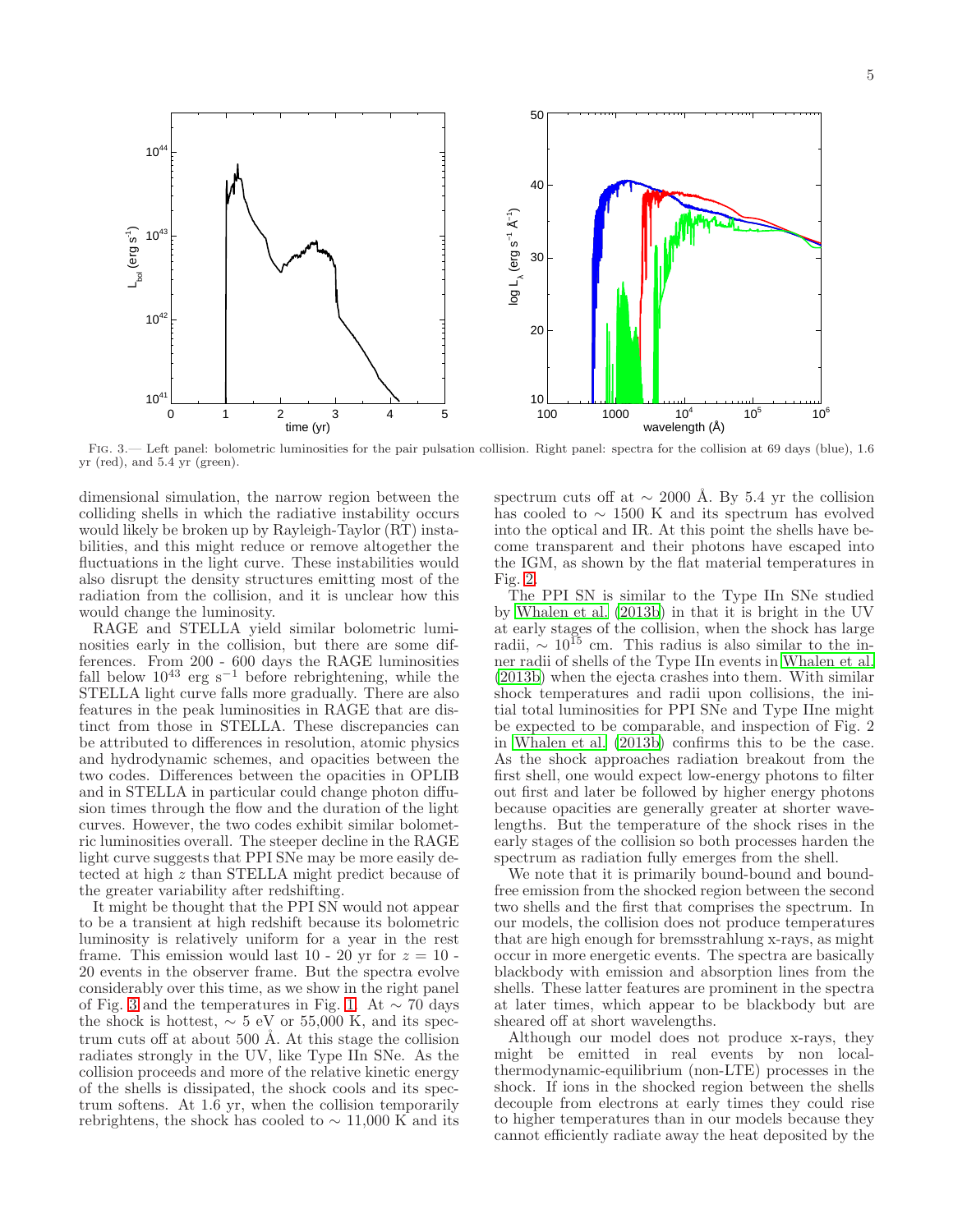

<span id="page-5-0"></span>FIG. 4.— PPI SN NIR light curves at  $z = 7$  (blue), 10 (green), 15 (red), 20 (cyan) and 30 (purple). The horizontal lines are photometry limits for WFIRST (dotted), WFIRST with spectrum stacking (dashed), and  $JWST$  (solid).

shock. Under these circumstances the shock might emit x-rays at later times. Efforts are now underway to implement three-temperature (3T) physics in RAGE, in which ions, electrons, and photons are evolved at separate temperatures, to capture non-LTE processes. Although such x-rays would not be detected from high-z explosions due to absorption by the neutral IGM, they might be visible in local events.

We also note that although the spectrum at times appears to be blackbody, one cannot fit a blackbody to the effective temperature of the shock to estimate the NIR flux from a high-redshift SN in lieu of an actual spectrum calculation. The UV that is redshifted into the NIR comes from the short wavelength limit of the spectrum, which, unlike the longer wavelengths, is poorly approximated by a blackbody because of absorption by the shells. A blackbody fit based on the lower wavelengths would overestimate flux at these short wavelengths and predict too much NIR luminosity today.

## 5. NIR LIGHT CURVES / DETECTION LIMITS

To obtain NIR light curves from the spectra, we first cosmologically redshift and dim them. They are then corrected for absorption by the neutral IGM at high redshift according to the prescription of [Madau \(1995\)](#page-7-60). Several models for absorption by the neutral IGM exist in the literature but they yield similar transmission factors, as discussed by [de Souza et al. \(2013](#page-7-46)). We then convolve the spectra with filter response functions for JWST and WFIRST with the synthetic photometry code of [Su et al.](#page-8-31) [\(2011\)](#page-8-31) to compute NIR light curves.

We show light curves for the PPI SN in four JWST filters (1.5  $\mu$ m, 2  $\mu$ m, 2.77  $\mu$ m, and 4.44  $\mu$ m at  $z = 7$ , 10, 15, 20 and 30) in Fig. [4.](#page-5-0) The PPI SN is visible at  $z \geq 30$  to JWST, whose photometry limit is AB mag 32. The light curves all exhibit rapid rise times that correspond to the breakout of radiation from the first shell.

Breakout is followed by a gradual rise in luminosity as the shock grows in radius. But this rise and later decline has fluctuations that are due to hydrodynamics. As the shock expands it runs into density structures that cause it to intermittently brighten. Fluctuations in densities and shock temperatures also result in variations in opacities in front of the shock. Such features are present in Type IIn NIR light curves at early times as SN ejecta plows up density structures in the collision zone (see Fig. 10 in [Whalen et al. 2013b](#page-8-26)).

The PPI SN shock is brighter but a little cooler than the Type IIn collisions examined by [Whalen et al.](#page-8-26) [\(2013b\)](#page-8-26). At  $z = 15$ , the PPI SN is about two magnitudes brighter than the Type IIn, but at  $4.44 \mu m$  rather than 3.56  $\mu$ m. The collision between the faster SN ejecta and the shell in Type IIne creates higher shock temperatures but happens at somewhat smaller radii, and is therefore less luminous. We note that the SN considered by [Whalen et al. \(2013b](#page-8-26)) only had an energy of 2.4  $\times$  $10^{51}$  erg and was therefore a conservative case. In many Type IIne the ejecta can have much more energy and the collision could be superluminous (e.g., SN 2006gy; [Moriya et al. 2013\)](#page-7-50) and nearly as bright in the NIR as a PPI SN at high redshift.

At  $z \geq 15$  the PPI SN is slightly dimmer than the nominal detection limit of WFIRST at 4  $\mu$ m, AB mag 27. However, simple spectrum stacking could extend this limit down to 29. If so, WFIRST could detect these events out to  $z \sim 20$  at 2 - 4 times the rate of PI SNe, or perhaps hundreds over its mission lifetime as discussed in Section 6 of [Whalen et al. \(2013a\)](#page-8-15). The possibility of building up the Pop III IMF and tracing cosmic star formation rates at high redshift by detecting large numbers of primeval SNe underscores the need for all-sky NIR missions such as WFIRST and WISH.

We note that with only modest gravitational lensing that PPI SNe could be found in the Cluster Lensing and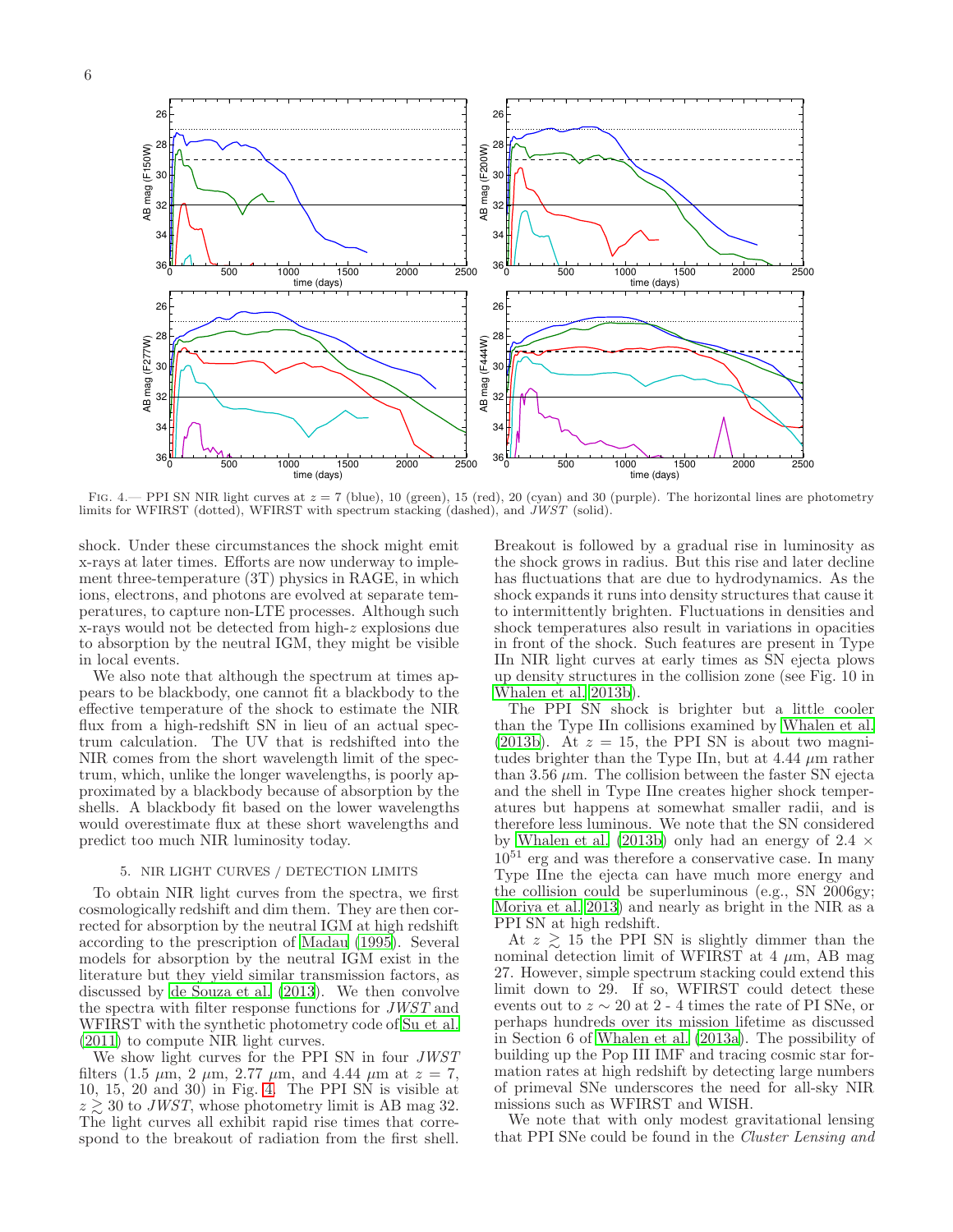Supernova Survey with Hubble (CLASH) at  $z \sim 7$  - 12 because the H band  $(1.63 \mu m)$  photometry limit of the Wide-Field Camera 3 (WFC3) is  $\sim$  AB mag 27.3. However, it is not clear if there are enough PPI SN at this epoch to be enclosed by the volume that is lensed by the clusters in the survey. For the mean of the star formation rates (SFRs) discussed in the next section, [Whalen et al.](#page-8-32) [\(2013i\)](#page-8-32) find that up to a dozen SNe from  $5 < z < 12$  may already have been found by CLASH. For most IMFs it is unlikely that any of these events would be a PPI SN.

### 6. CONCLUSION

Pop III PPI SNe can be used to probe the primordial universe because they are visible at  $z \geq 30$  to JWST and at  $z \geq 20$  to WFIRST. They will complement PI SNe, Type IIne and supermassive Pop III SNe, which are visible out to similar redshifts. PPI SN light curves are easily distinguished from those of other Pop III SNe, and their variability over likely protogalactic survey times will clearly identify them as transients in future surveys. Besides revealing the properties of early stars, Pop III SNe will pinpoint the positions of ancient galaxies on the sky that otherwise might not have been discovered. They will also constrain star formation rates in the first galaxies, which will yield important clues about their evolution at early times.

Although we have considered a solar-mass progenitor as a proxy for a Pop III star, this will not have a large effect on the energetics of the PPI or the NIR light curve of the collision. The energetics of the central engine primarily depend on the entropy profile of the core of the star at the end of its life, which is similar for solar-metallicity and Pop III stars of equal mass (e.g., [Chieffi & Limongi 2004;](#page-6-16) [Woosley & Heger 2007](#page-8-33)) (see also Fig. 1 of [Whalen & Fryer 2012\)](#page-8-5). But metals could enhance cooling in the shocked gas between the shells and lead to denser and thinner structures with lower temperatures and luminosities. Metals also impose a more complex line structure on the spectra of the collision than would be present in zero-metallicity explosions. All of this, together with the somewhat larger opacity in the surrounding envelope due to the metals, suggests that the NIR luminosities in our simulation are a lower limit to those for Pop III events.

While our fiducial model demonstrates that PPI SNe will be visible out to  $z \sim 20$  in future observational campaigns, more work must be done to determine the range

<span id="page-6-10"></span>Abel, T., Bryan, G. L., & Norman, M. L. 2002, Science, 295, 93 Abel, T., Wise, J. H., & Bryan, G. L. 2007, ApJ, 659, L87

- <span id="page-6-1"></span>
- <span id="page-6-5"></span>Agarwal, B., Khochfar, S., Johnson, J. L., Neistein, E., Dalla
- Vecchia, C., & Livio, M. 2012, MNRAS, 425, 2854
- <span id="page-6-0"></span>Alvarez, M. A., Bromm, V., & Shapiro, P. R. 2006, ApJ, 639, 621
- <span id="page-6-4"></span>Alvarez, M. A., Wise, J. H., & Abel, T. 2009, ApJ, 701, L133
- <span id="page-6-8"></span>Beers, T. C. & Christlieb, N. 2005, ARA&A, 43, 531 Bromm, V., Coppi, P. S., & Larson, R. B. 2002, ApJ, 564, 23
- <span id="page-6-11"></span>
- <span id="page-6-3"></span>Bromm, V. & Loeb, A. 2003, ApJ, 596, 34
- <span id="page-6-9"></span>Caffau, E., Bonifacio, P., François, P., Spite, M., Spite, F., Zaggia, S., Ludwig, H.-G., Steffen, M., Mashonkina, L., Monaco, L., Sbordone, L., Molaro, P., Cayrel, R., Plez, B., Hill, V., Hammer, F., & Randich, S. 2012, A&A, 542, A51
- <span id="page-6-17"></span>Campisi, M. A., Maio, U., Salvaterra, R., & Ciardi, B. 2011, MNRAS, 416, 2760

of stellar masses for which PPI SNe can be detected at high redshift. Although Pop III stars from 85 - 140  $M_{\odot}$ can die in pulsational explosions, only those with He core masses from 40 - 50  $M_{\odot}$  will produce very luminous events because the timescales between their pulsations are short enough for the shells to actually collide (on the order of years). Also, for this range in mass the collisions occur at radii of  $\sim 10^{16}$  cm, where most of their energy is emitted in the UV and optical. As noted above, RT instabilities will induce mixing at the interface between the colliding shells and alter their luminosity. Future studies should be multidimensional, and focus on explosions in this mass range.

Detection rates for PPI SNe at high redshift hinge on the cosmic SFR. Current estimates of the cosmic SFR from GRBs [\(Ishida et al. 2011](#page-7-61); [Robertson & Ellis 2012](#page-7-62)), SNe [\(Cooke et al. 2012](#page-6-13)), early galaxies [\(Campisi et al. 2011\)](#page-6-17) and simulations [\(Tornatore et al. 2007;](#page-8-34) [Trenti & Stiavelli 2009](#page-8-35); [Wise et al. 2012](#page-8-3); [Johnson et al. 2013a;](#page-7-63) [Pawlik et al.](#page-7-11) [2013;](#page-7-11) [Xu et al. 2013;](#page-8-36) [Hasegawa & Semelin 2013](#page-7-64); [Muratov et al. 2013\)](#page-7-65) vary by more than two orders of magnitude above  $z \sim 10$  (see also Section 4 of Whalen et al. 2013i). Assuming fairly conservative Assuming fairly conservative SFRs, 5 - 10 Pop III PI SNe could be found by JWST over its lifetime [\(Hummel et al. 2012](#page-7-44)). Depending on the slope of the IMF, twice as many PPI SNe could be found. Wide-field campaigns by WFIRST and WISH might discover hundreds of these events.

We thank the anonymous referee, whose suggestions improved the quality of this paper. DJW acknowledges support from the Baden-Württemberg-Stiftung by contract research via the programme Internationale Spitzenforschung II (grant  $\overline{P}$ - LS-SPII/18). JS and JLJ were supported by LANL LDRD Director's Fellowships. MS thanks Marcia Rieke for making available the NIRCam filter curves and was partially supported by NASA JWST grant NAG5-12458. At Santa Cruz, research was supported by NASA (NNX09AK36G) and the DOE-HEP Program (DE-SC0010676). Work at LANL was done under the auspices of the National Nuclear Security Administration of the U.S. Department of Energy at Los Alamos National Laboratory under Contract No. DE-AC52-06NA25396. All RAGE and SPECTRUM calculations were performed on Institutional Computing (IC) and Yellow network platforms at LANL (Pinto, Mustang and Moonlight).

#### REFERENCES

- <span id="page-6-7"></span>Cayrel, R., Depagne, E., Spite, M., Hill, V., Spite, F., François, P., Plez, B., Beers, T., Primas, F., Andersen, J., Barbuy, B., Bonifacio, P., Molaro, P., & Nordström, B. 2004, A&A, 416, 1117
- <span id="page-6-14"></span>Chatzopoulos, E. & Wheeler, J. C. 2012, ApJ, 748, 42
- <span id="page-6-15"></span>Chevalier, R. A. & Imamura, J. N. 1982, ApJ, 261, 543
- <span id="page-6-2"></span>Chiaki, G., Yoshida, N., & Kitayama, T. 2013, ApJ, 762, 50
- <span id="page-6-16"></span>Chieffi, A. & Limongi, M. 2004, ApJ, 608, 405
- <span id="page-6-6"></span>Choi, J.-H., Shlosman, I., & Begelman, M. C. 2013, ApJ, 774, 149 Clark, P. C., Glover, S. C. O., Smith, R. J., Greif, T. H., Klessen,
- <span id="page-6-12"></span>R. S., & Bromm, V. 2011, Science, 331, 1040
- <span id="page-6-13"></span>Cooke, J., Sullivan, M., Gal-Yam, A., Barton, E. J., Carlberg, R. G., Ryan-Weber, E. V., Horst, C., Omori, Y., & Díaz, C. G. 2012, Nature, 491, 228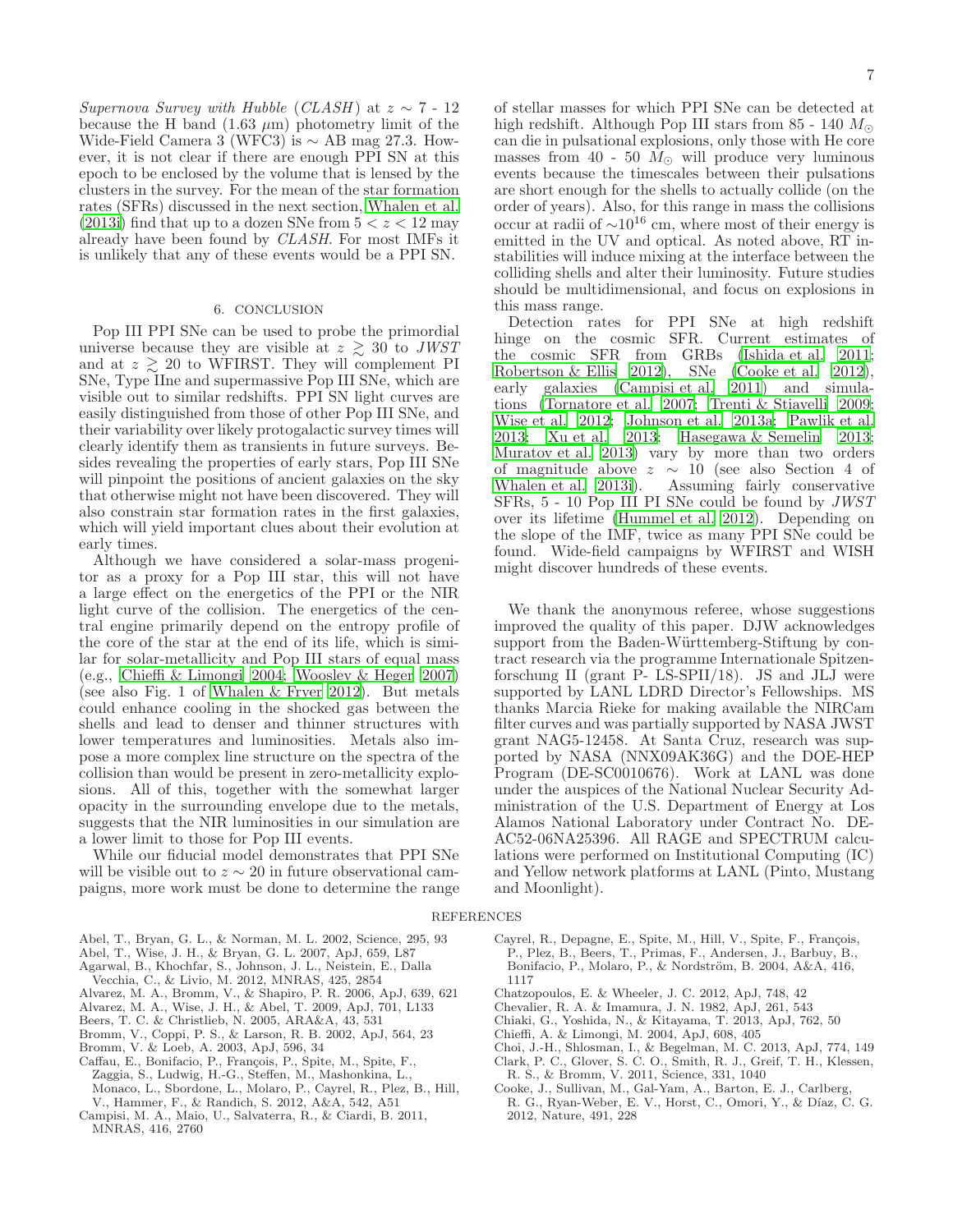- <span id="page-7-46"></span>de Souza, R. S., Ishida, E. E. O., Johnson, J. L., Whalen, D. J., & Mesinger, A. 2013, MNRAS, 436, 1555
- <span id="page-7-45"></span>Dessart, L., Waldman, R., Livne, E., Hillier, D. J., & Blondin, S. 2013, MNRAS, 428, 3227
- <span id="page-7-13"></span>Djorgovski, S. G., Volonteri, M., Springel, V., Bromm, V., & Meylan, G. 2008, in The Eleventh Marcel Grossmann Meeting On Recent Developments in Theoretical and Experimental General Relativity, Gravitation and Relativistic Field Theories, ed. H. Kleinert, R. T. Jantzen, & R. Ruffini, 340–367
- <span id="page-7-27"></span>Frebel, A., Aoki, W., Christlieb, N., Ando, H., Asplund, M., Barklem, P. S., Beers, T. C., Eriksson, K., Fechner, C., Fujimoto, M. Y., Honda, S., Kajino, T., Minezaki, T., Nomoto, K., Norris, J. E., Ryan, S. G., Takada-Hidai, M., Tsangarides, S., & Yoshii, Y. 2005, Nature, 434, 871
- <span id="page-7-56"></span>Frey, L. H., Even, W., Whalen, D. J., Fryer, C. L., Hungerford, A. L., Fontes, C. J., & Colgan, J. 2013, ApJS, 204, 16
- <span id="page-7-41"></span>Fryer, C. L., Whalen, D. J., & Frey, L. 2010, in American Institute of Physics Conference Series, Vol. 1294, American Institute of Physics Conference Series, ed. D. J. Whalen, V. Bromm,  $\&$  N. Yoshida, 70–75
- <span id="page-7-39"></span>Gal-Yam, A., Mazzali, P., Ofek, E. O., Nugent, P. E., Kulkarni, S. R., Kasliwal, M. M., Quimby, R. M., Filippenko, A. V., Cenko, S. B., Chornock, R., Waldman, R., Kasen, D., Sullivan, M., Beshore, E. C., Drake, A. J., Thomas, R. C., Bloom, J. S., Poznanski, D., Miller, A. A., Foley, R. J., Silverman, J. M., Arcavi, I., Ellis, R. S., & Deng, J. 2009, Nature, 462, 624
- <span id="page-7-25"></span>Gardner, J. P., Mather, J. C., Clampin, M., Doyon, R., Greenhouse, M. A., Hammel, H. B., Hutchings, J. B., Jakobsen, P., Lilly, S. J., Long, K. S., Lunine, J. I., McCaughrean, M. J., Mountain, M., Nella, J., Rieke, G. H., Rieke, M. J., Rix, H.-W., Smith, E. P., Sonneborn, G., Stiavelli, M., Stockman, H. S., Windhorst, R. A., & Wright, G. S. 2006, Space Sci. Rev., 123, 485
- <span id="page-7-55"></span>Gittings, M., Weaver, R., Clover, M., Betlach, T., Byrne, N., Coker, R., Dendy, E., Hueckstaedt, R., New, K., Oakes, W. R., Ranta, D., & Stefan, R. 2008, Computational Science and Discovery, 1, 015005
- <span id="page-7-36"></span>Glover, S. 2013, in Astrophysics and Space Science Library, Vol. 396, Astrophysics and Space Science Library, ed. T. Wiklind, B. Mobasher, & V. Bromm, 103
- <span id="page-7-33"></span>Greif, T. H., Bromm, V., Clark, P. C., Glover, S. C. O., Smith, R. J., Klessen, R. S., Yoshida, N., & Springel, V. 2012, MNRAS, 424, 399
- <span id="page-7-8"></span>Greif, T. H., Glover, S. C. O., Bromm, V., & Klessen, R. S. 2010, ApJ, 716, 510
- <span id="page-7-6"></span>Greif, T. H., Johnson, J. L., Klessen, R. S., & Bromm, V. 2008, MNRAS, 387, 1021
- <span id="page-7-32"></span>Greif, T. H., Springel, V., White, S. D. M., Glover, S. C. O., Clark, P. C., Smith, R. J., Klessen, R. S., & Bromm, V. 2011, ApJ, 737, 75
- <span id="page-7-64"></span>Hasegawa, K. & Semelin, B. 2013, MNRAS, 428, 154
- <span id="page-7-37"></span>Heger, A. & Woosley, S. E. 2002, ApJ, 567, 532
- <span id="page-7-35"></span>Hirano, S., Hosokawa, T., Yoshida, N., Umeda, H., Omukai, K.,
- <span id="page-7-31"></span>Chiaki, G., & Yorke, H. W. 2013, arXiv:1308.4456 Hosokawa, T., Omukai, K., Yoshida, N., & Yorke, H. W. 2011, Science, 334, 1250
- <span id="page-7-34"></span>Hosokawa, T., Yoshida, N., Omukai, K., & Yorke, H. W. 2012, ApJ, 760, L37
- <span id="page-7-44"></span>Hummel, J. A., Pawlik, A. H., Milosavljević, M., & Bromm, V. 2012, ApJ, 755, 72
- <span id="page-7-59"></span>Imamura, J. N., Wolff, M. T., & Durisen, R. H. 1984, ApJ, 276, 667
- <span id="page-7-61"></span>Ishida, E. E. O., de Souza, R. S., & Ferrara, A. 2011, MNRAS, 418, 500
- <span id="page-7-9"></span>Jeon, M., Pawlik, A. H., Greif, T. H., Glover, S. C. O., Bromm, V., Milosavljević, M., & Klessen, R. S. 2012, ApJ, 754, 34
- <span id="page-7-29"></span>Joggerst, C. C., Almgren, A., Bell, J., Heger, A., Whalen, D., & Woosley, S. E. 2010, ApJ, 709, 11
- <span id="page-7-40"></span>Joggerst, C. C. & Whalen, D. J. 2011, ApJ, 728, 129
- <span id="page-7-12"></span>Johnson, J. L. & Bromm, V. 2007, MNRAS, 374, 1557
- <span id="page-7-63"></span>Johnson, J. L., Dalla, V. C., & Khochfar, S. 2013a, MNRAS, 428, 1857
- <span id="page-7-5"></span>Johnson, J. L., Greif, T. H., & Bromm, V. 2008, MNRAS, 388, 26
- <span id="page-7-7"></span>Johnson, J. L., Greif, T. H., Bromm, V., Klessen, R. S., &
- Ippolito, J. 2009, MNRAS, 399, 37
- <span id="page-7-47"></span>Johnson, J. L., Whalen, D. J., Even, W., Fryer, C. L., Heger, A., Smidt, J., & Chen, K.-J. 2013b, arXiv:1304.4601
- <span id="page-7-18"></span>Johnson, J. L., Whalen, D. J., Fryer, C. L., & Li, H. 2012, ApJ, 750, 66
- <span id="page-7-19"></span>Johnson, J. L., Whalen, D. J., Li, H., & Holz, D. E. 2013c, ApJ, 771, 116
- <span id="page-7-42"></span>Kasen, D., Woosley, S. E., & Heger, A. 2011, ApJ, 734, 102
- <span id="page-7-0"></span>Kitayama, T., Yoshida, N., Susa, H., & Umemura, M. 2004, ApJ, 613, 631
- <span id="page-7-28"></span>Lai, D. K., Bolte, M., Johnson, J. A., Lucatello, S., Heger, A., & Woosley, S. E. 2008, ApJ, 681, 1524
- <span id="page-7-21"></span>Latif, M. A., Schleicher, D. R. G., Schmidt, W., & Niemeyer, J. 2013a, MNRAS, 433, 1607
- <span id="page-7-22"></span>—. 2013b, MNRAS, 430, 588
- <span id="page-7-49"></span>Leloudas, G., Chatzopoulos, E., Dilday, B., Gorosabel, J., Vinko, J., Gallazzi, A., Wheeler, J. C., Bassett, B., Fischer, J. A., Frieman, J. A., Fynbo, J. P. U., Goobar, A., Jelínek, M., Malesani, D., Nichol, R. C., Nordin, J., Ostman, L., Sako, M., ¨ Schneider, D. P., Smith, M., Sollerman, J., Stritzinger, M. D., Thöne, C. C., & de Ugarte Postigo, A. 2012, A&A, 541, A129 Lippai, Z., Frei, Z., & Haiman, Z. 2009, ApJ, 701, 360
- <span id="page-7-58"></span><span id="page-7-15"></span>Löhner, R. 1987, Comput. Methods Appl. Mech. Eng., 61, 323
- <span id="page-7-52"></span>MacFadyen, A. I. & Woosley, S. E. 1999, ApJ, 524, 262
- <span id="page-7-1"></span>Mackey, J., Bromm, V., & Hernquist, L. 2003, ApJ, 586, 1
- <span id="page-7-60"></span>Madau, P. 1995, ApJ, 441, 18
- <span id="page-7-57"></span>Magee, N. H., Abdallah, Jr., J., Clark, R. E. H., Cohen, J. S., Collins, L. A., Csanak, G., Fontes, C. J., Gauger, A., Keady, J. J., Kilcrease, D. P., & Merts, A. L. 1995, in Astronomical Society of the Pacific Conference Series, Vol. 78, Astrophysical Applications of Powerful New Databases, ed. S. J. Adelman & W. L. Wiese, 51
- <span id="page-7-48"></span>Margutti, R., Milisavljevic, D., Soderberg, A. M., Chornock, R., Zauderer, B. A., Murase, K., Guidorzi, C., Sanders, N. E., Kuin, P., Fransson, C., Levesque, E. M., Chandra, P., Berger, E., Bianco, F. B., Brown, P. J., Challis, P., Chatzopoulos, E., Cheung, C. C., Choi, C., Chomiuk, L., Chugai, N., Contreras, C., Drout, M. R., Fesen, R., Foley, R. J., Fong, W., Friedman, A. S., Gall, C., Gehrels, N., Hjorth, J., Hsiao, E., Kirshner, R., Im, M., Leloudas, G., Lunnan, R., Marion, G. H., Martin, J., Morrell, N., Neugent, K. F., Omodei, N., Phillips, M. M., Rest, A., Silverman, J. M., Strader, J., Stritzinger, M. D., Szalai, T., Utterback, N. B., Vinko, J., Wheeler, J. C., Arnett, D., Campana, S., Chevalier, R., Ginsburg, A., Kamble, A., Roming, P. W. A., Pritchard, T., & Stringfellow, G. 2013, arXiv:1306.0038
- <span id="page-7-53"></span>Mesler, R. A., Whalen, D. J., Lloyd-Ronning, N. M., Fryer, C. L., & Pihlström, Y. M. 2012, ApJ, 757, 117
- <span id="page-7-54"></span> $2013$ , ApJ, in prep
- <span id="page-7-51"></span>Metzger, B. D., Giannios, D., Thompson, T. A., Bucciantini, N., & Quataert, E. 2011, MNRAS, 413, 2031
- <span id="page-7-14"></span>Milosavljević, M., Bromm, V., Couch, S. M., & Oh, S. P. 2009, ApJ, 698, 766
- <span id="page-7-50"></span>Moriya, T. J., Blinnikov, S. I., Tominaga, N., Yoshida, N., Tanaka, M., Maeda, K., & Nomoto, K. 2013, MNRAS, 428, 1020
- <span id="page-7-65"></span>Muratov, A. L., Gnedin, O. Y., Gnedin, N. Y., & Zemp, M. 2013, ApJ, 773, 19
- <span id="page-7-30"></span>Nakamura, F. & Umemura, M. 2001, ApJ, 548, 19
- <span id="page-7-43"></span>Pan, T., Kasen, D., & Loeb, A. 2012, MNRAS, 422, 2701
- <span id="page-7-16"></span>Park, K. & Ricotti, M. 2011, ApJ, 739, 2
- <span id="page-7-17"></span>—. 2012, ApJ, 747, 9
- <span id="page-7-20"></span>—. 2013, ApJ, 767, 163
- <span id="page-7-10"></span>Pawlik, A. H., Milosavljević, M., & Bromm, V. 2011, ApJ, 731, 54 —. 2013, ApJ, 767, 59
- <span id="page-7-24"></span><span id="page-7-11"></span>Reisswig, C., Ott, C. D., Abdikamalov, E., Haas, R., Moesta, P., & Schnetter, E. 2013, arXiv:1304.7787
- <span id="page-7-3"></span>Ritter, J. S., Safranek-Shrader, C., Gnat, O., Milosavljević, M., & Bromm, V. 2012, ApJ, 761, 56
- <span id="page-7-62"></span>Robertson, B. E. & Ellis, R. S. 2012, ApJ, 744, 95
- <span id="page-7-26"></span>Rydberg, C.-E., Zackrisson, E., Lundqvist, P., & Scott, P. 2013,
- MNRAS, 429, 3658 Safranek-Shrader, C., Milosavljevic, M., & Bromm, V. 2013,
- <span id="page-7-4"></span>arXiv:1307.1982 Scannapieco, E., Madau, P., Woosley, S., Heger, A., & Ferrara, A.
- <span id="page-7-38"></span>2005, ApJ, 633, 1031 Schleicher, D. R. G., Palla, F., Ferrara, A., Galli, D., & Latif, M.
- <span id="page-7-23"></span>2013, arXiv:1305.5923
- <span id="page-7-2"></span>Smith, B. D. & Sigurdsson, S. 2007, ApJ, 661, L5